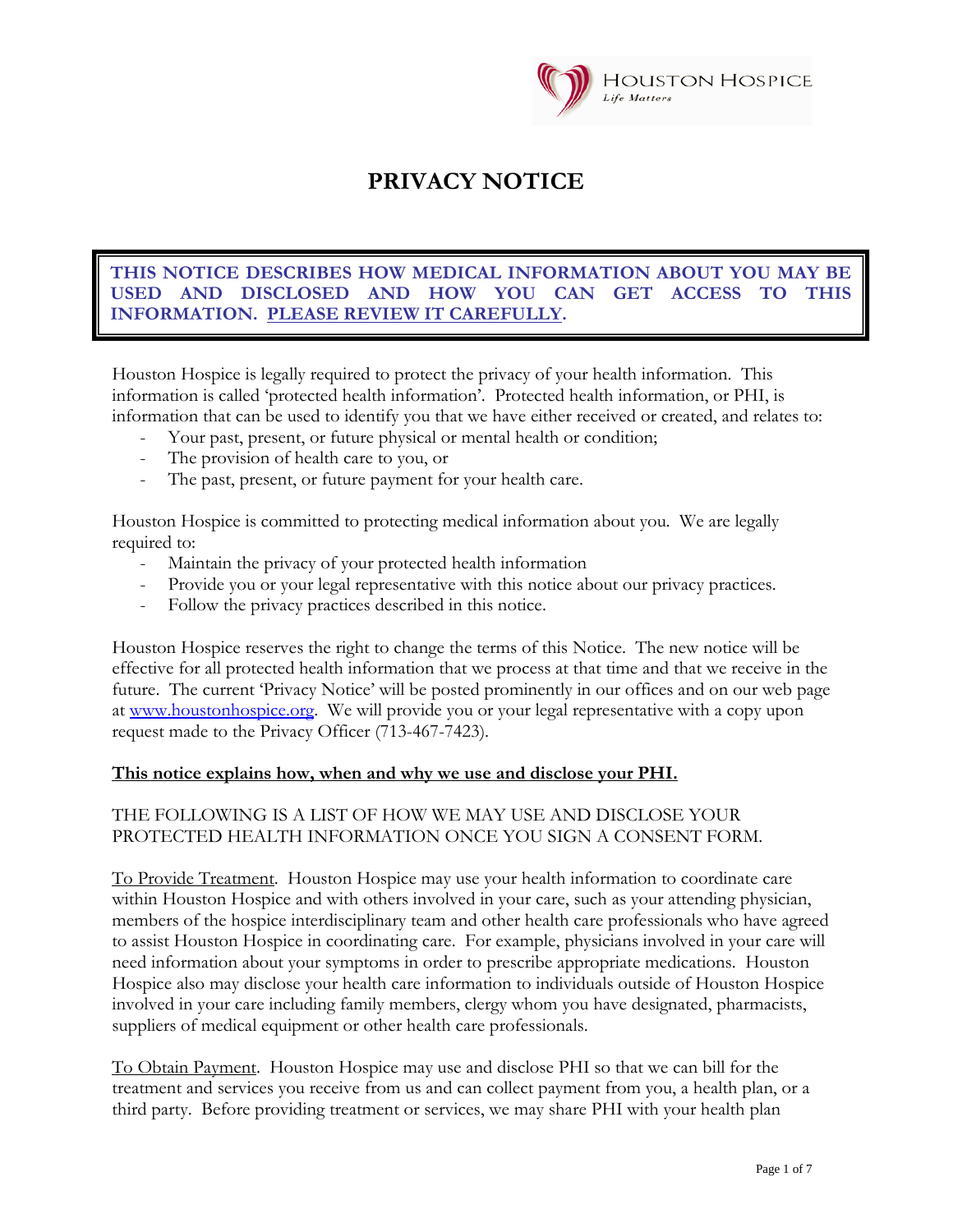concerning the services you are scheduled to receive. For example, we may use and disclose PHI to find out if your health plan will approve the service and cover the costs of the services we provide. We may use and disclose PHI to confirm you are receiving the appropriate amount of care in order to obtain payment for services. We may use and disclose PHI for billing, claims management, and collection activities.

To Conduct Health Care Operations. Houston Hospice may use and disclose health information for its own operations in order to facilitate the function of Houston Hospice and as necessary to provide quality care to all of Houston Hospice's patients. Health care operations includes such activities as:

- Quality assessment and improvement activities.
- Activities designed to improve health or reduce health care costs.
- Protocol development, case management and care coordination.
- Professional review and performance evaluation.
- Contacting health care providers and patients with information about treatment alternatives and other related functions that do not include treatment.
- Training programs including those in which students, trainees or practitioners in health care learn under supervision.
- Training of non-health care professionals.
- Accreditation, certification, licensing or credentialing activities.
- Review and auditing, including compliance reviews, medical reviews, legal services and compliance programs.
- Business planning and development including cost management and planning related analyses and formulary development.
- Business management and general administrative activities of the Hospice.

For example Houston Hospice may use your health information to evaluate its staff performance, combine your health information with other Houston Hospice patients in evaluating how to more effectively serve all Houston Hospice patients, or disclose your health information to hospice staff and contracted personnel for training purposes.

For Treatment Alternatives. Houston Hospice may use and disclose your health information to tell you about or recommend possible treatment options or alternatives that may be of interest to you.

# USES AND DISCLOSURES THAT REQUIRE US TO GIVE YOU AN OPPORTUNITY TO OBJECT AND OPT OUT:

To Individuals Involved in Your Care or Payment for Your Care. Unless you object, we may disclose to a member of your family, a relative, a close friend or any other person you identify, your protected health information that directly relates to that person's involvement in your health care. If you are unable to agree or object to such a disclosure, we may disclose such information as necessary if we determine that is in your best interest based on our professional judgment. For example, we may use our professional judgment and our experience with common practice to make reasonable decision about your best interests in allowing a person to act on your behalf to receive prescriptions or pick up filled prescriptions or receive supplies.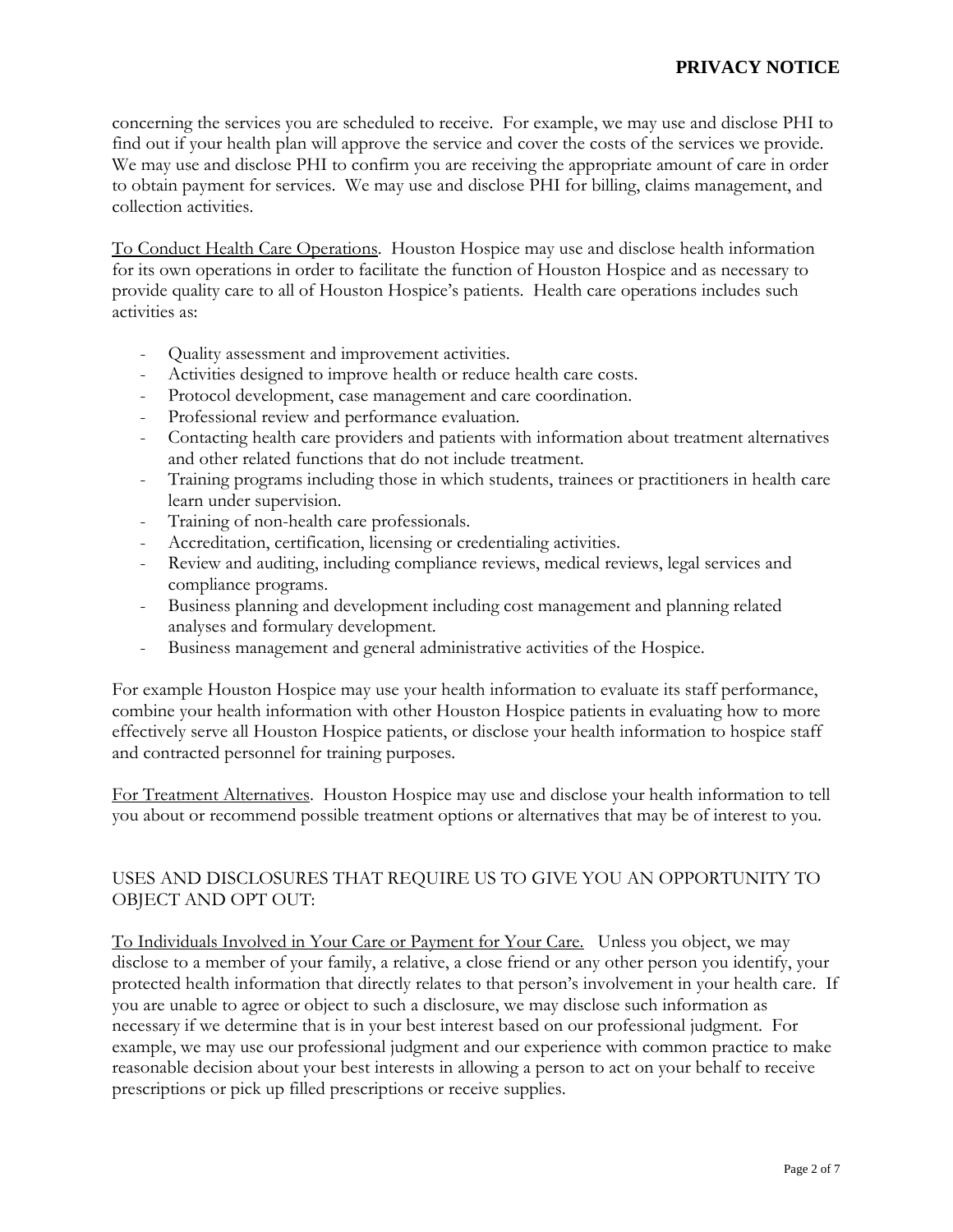Appointment Reminders. Houston Hospice may use and disclose your health information to contact you as a reminder that you have an appointment for a home visit.

For Patient Directory. Unless you object (in whole or in part), Houston Hospice may disclose certain information about you including your name, your general health status, your religious affiliation and where you are in the Hospice's facility in a Hospice directory. All of this information, except religious affiliation, will be disclosed to people asking for you by name. Members of the clergy will be told your religious affiliation.

Fundraising Activities. Houston Hospice may use information about you including your name, address, phone number and the dates you received care in order to contact you or your family to raise money for Houston Hospice. If you do not want Houston Hospice to contact you or your family, notify the *Development Office at 713-677-7123 or 1-800-630-7894* and indicate that you do not wish to be contacted.

Disaster Relief: Houston Hospice may disclose your protected health information to disaster relief organizations to coordinate your care or notify family and friends of your location or condition in a disaster. We will provide you with an opportunity to agree or object to such disclosure whenever we practicably can do so.

THE FOLLOWING IS A SUMMARY OF THE CIRCUMSTANCES UNDER WHICH AND PURPOSES FOR WHICH YOUR HEALTH INFORMATION MAY ALSO BE USED AND DISCLOSED.

To Business Associates. Houston Hospice may disclose protected health information to our business associates who perform functions on our behalf or provide us with services if the protected health information is necessary for those functions or services. A business associate is an individual or entity under contract with Houston Hospice and may include, but is not limited to, accountants, auditors, consultants, lawyers, and medical storage companies.

When Legally Required. The Hospice will disclose your health information when it is required to do so by any Federal, State or local law.

When There Are Risks to Public Health. The Hospice may disclose your health information for public activities and purposes in order to:

- Prevent or control disease, injury or disability, report disease, injury, vital events such as birth or death and the conduct of public health surveillance, investigations and interventions.
- Report adverse events or product defects; enable product recalls, tracking, repairs and replacements; and to conduct post-marketing surveillance and compliance with requirements of the Food and Drug Administration.
- Notify a person who has been exposed to a communicable disease or who may be at risk of contracting or spreading a disease.
- Notify an employer about an individual who is a member of the workforce as legally required.

To Report Abuse, Neglect Or Domestic Violence. The Hospice is obligated to notify government authorities if the Hospice believes a patient is the victim of abuse, neglect or domestic violence. The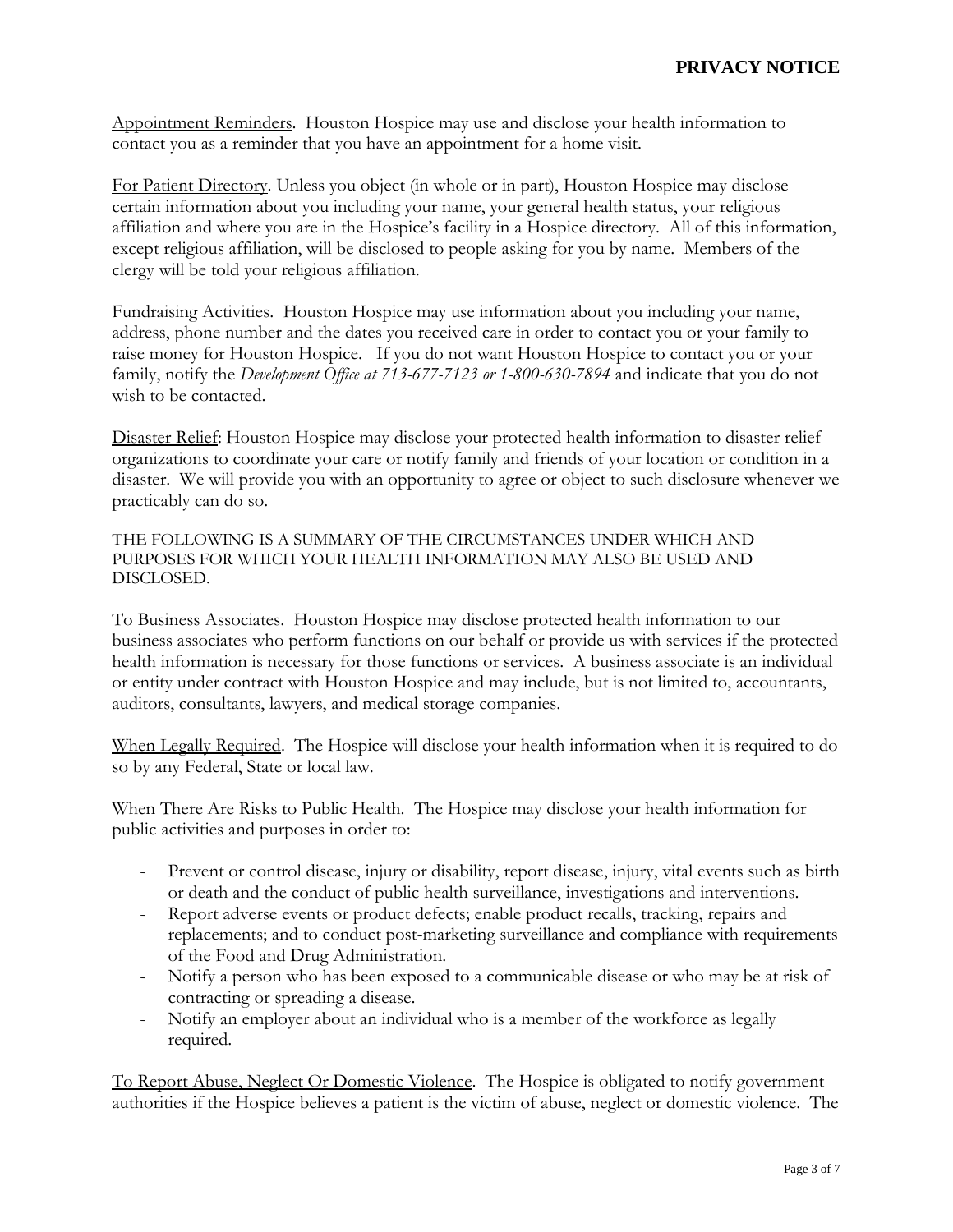Hospice will make this disclosure only when specifically required or authorized by law or when the patient agrees to the disclosure.

To Conduct Health Oversight Activities. The Hospice may disclose your health information to a health oversight agency for activities including audits; civil, administrative or criminal investigations; inspections; licensure or disciplinary action.

In Connection With Judicial And Administrative Proceedings. The Hospice may disclose your health information in the course of any judicial or administrative proceeding in response to an order of a court or administrative tribunal as expressly authorized by such order or in response to a subpoena, discovery request or other lawful process, but only when the Hospice makes reasonable efforts to either notify you about the request or to obtain an order protecting your health information.

For Law Enforcement Purposes. As permitted or required by State law, the Hospice may disclose your health information to a law enforcement official for certain law enforcement purposes as follows:

- As required by law for reporting of certain types of wounds or other physical injuries
- Pursuant to a court order, warrant, subpoena or summons or similar process.
- For the purpose of identifying or locating a suspect, fugitive, material witness or missing person.
- Under certain limited circumstances, such as when you are the victim of a crime.
- To a law enforcement official if the Hospice has a suspicion that your death was the result of criminal conduct, including criminal conduct at the Hospice.
- In an emergency in order to report a crime.

To Coroners And Medical Examiners. The Hospice may disclose your health information to coroners and medical examiners for purposes of determining your cause of death or for other duties, as authorized by law.

To Funeral Directors. The Hospice may disclose your health information to funeral directors consistent with applicable law and if necessary, to carry out their duties with respect to your funeral arrangements. If necessary to carry out their duties, the Hospice may disclose your health information prior to and in reasonable anticipation of your death.

For Organ, Eye Or Tissue Donation. The Hospice may use or disclose your health information to organ procurement organizations or other entities engaged in the procurement, banking or transplantation of organs, eyes or tissue for the purpose of facilitating the donation and transplantation.

For Research Purposes. The Hospice may, under very select circumstances, use your health information for research. Before the Hospice discloses any of your health information for such research purposes, the project will be subject to an extensive approval process

In the Event of A Serious Threat To Health Or Safety. The Hospice may, consistent with applicable law and ethical standards of conduct, disclose your health information if the Hospice, in good faith, believes that such disclosure is necessary to prevent or lessen a serious and imminent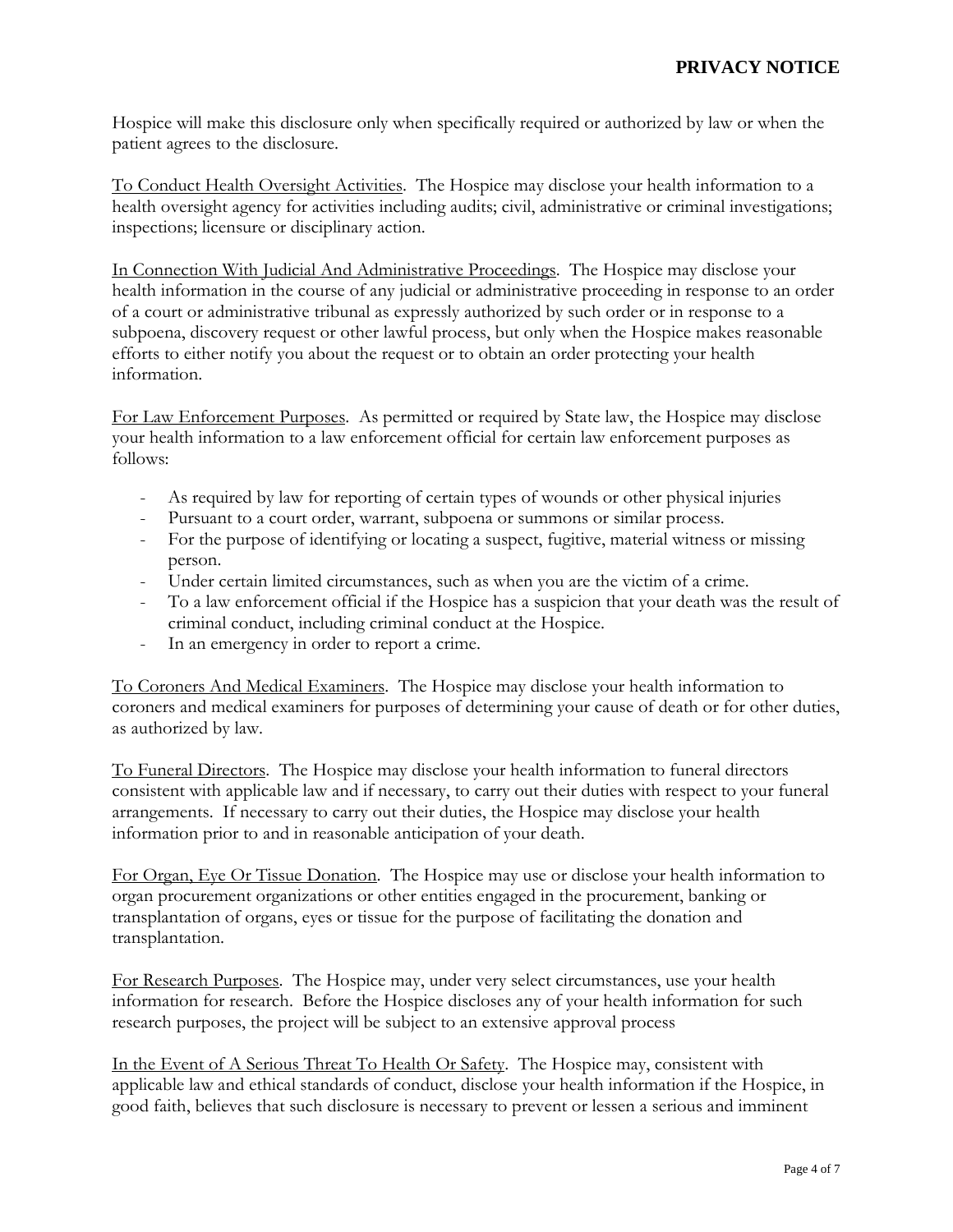threat to your health or safety or to the health and safety of the public.

For Specified Government Functions. In certain circumstances, the Federal regulations authorize the Hospice to use or disclose your health information to facilitate specified government functions relating to military and veterans, national security and intelligence activities, protective services for the President and others, medical suitability determinations and inmates in law enforcement custody.

For Worker's Compensation. The Hospice may release your health information for worker's compensation or similar programs.

#### AUTHORIZATION TO USE OR DISCLOSE HEALTH INFORMATION

Other than is stated above, the Hospice will not disclose your health information other than with your written authorization. If you or your representative authorizes the Hospice to use or disclose your health information, you may revoke that authorization in writing at any time.

#### YOUR RIGHTS WITH RESPECT TO YOUR HEALTH INFORMATION

You have the following rights regarding your health information that the Hospice maintains:

Right to request restrictions. You may request restrictions on certain uses and disclosures of your health information. You have the right to request a limit on the Hospice's disclosure of your health information to someone who is involved in your care or the payment of your care. However, Houston Hospice is not required to agree to your request. If you wish to make a request for restrictions, please send a written request to *Medical Records Departmentat 1905 Holcombe Blvd. Houston, TX 77030*. You should include in your written request what information you want to limit, whether you want to limit our use and/or disclosure, and to whom you want the limits to apply.

Out-of-pocket payments. If you paid out-of-pocket (meaning you have requested that we not bill your health plan) in full for a specific item or service, you have the right to ask that your protected health information with respect to that item or service not be disclosed to a health plan for purposes of payment of a care operations, and we will honor that request.

Right to receive confidential communications. You have the right to request that Houston Hospice communicate with you in a certain way. For example, you may ask that we only conduct communications pertaining to your health information with you privately with no other family members present. If you wish to receive confidential communications, please make a written request to *Medical Records Departmentat 1905 Holcombe Blvd. Houston, TX 77030.* Your written request should state how and when you wish to be contacted*.* Houston Hospice will not request that you provide any reasons for your request and will attempt to honor your reasonable requests for confidential communications.

Right to inspect and obtain a copy of your health information. You have the right to inspect and copy your health information, including billing records. A request to inspect and copy records containing your health information may be made to the *Medical Records Department at 713-467-7423 or 1-800-630-7894.* If you request a copy of your health information, Houston Hospice may charge a reasonable fee for copying and assembling costs associated with your request.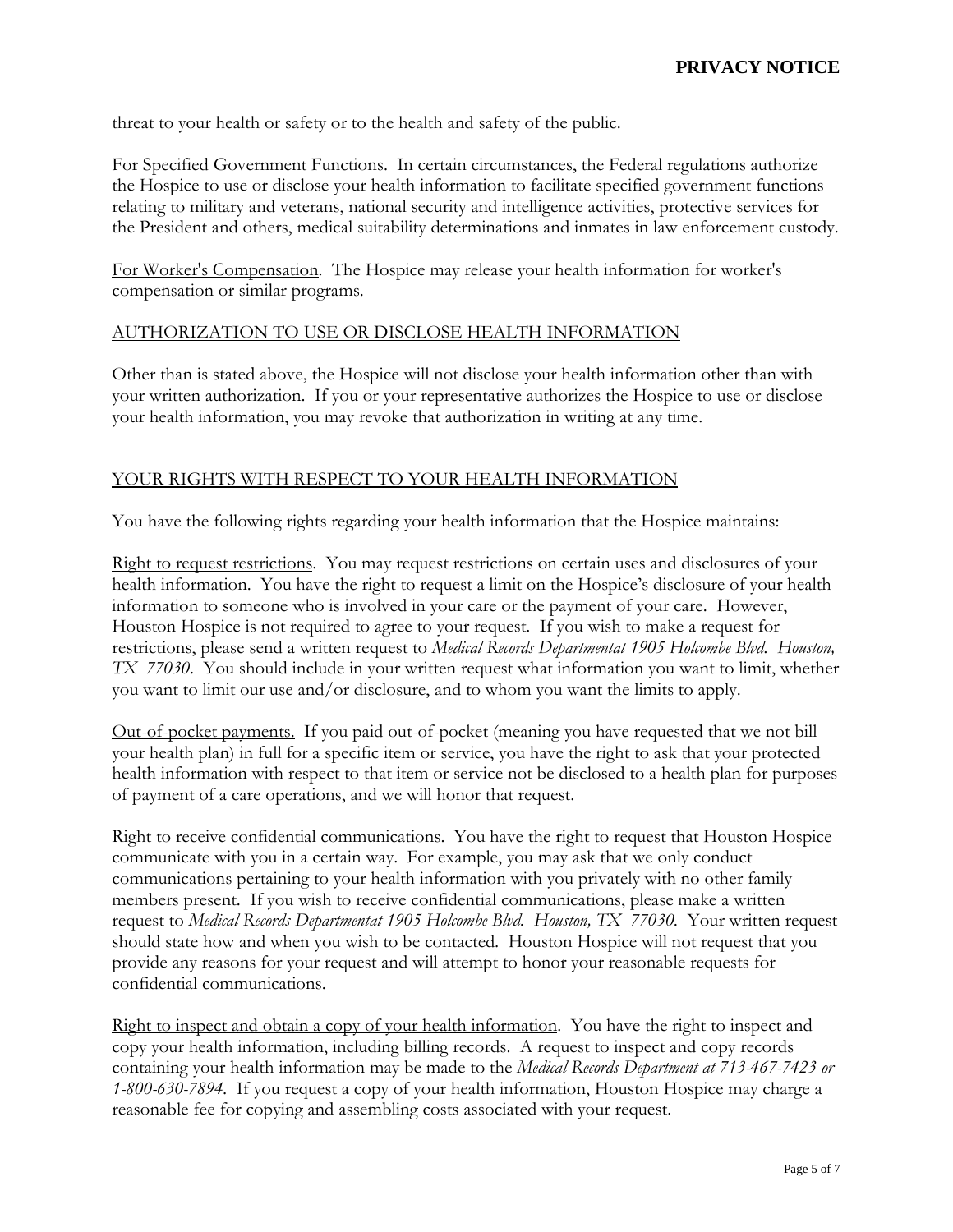# **PRIVACY NOTICE**

Right to an electronic copy of electronic medical records. If your protected health information is maintained in an electronic format (known as an electronic medical record or an electronic health record), you have the right to request that en electronic copy of your record be given to you or transmitted to another individual or entity. We will make every effort to provide access to your protected health information in the form or format you request, if it is readily producible in such form or format. If the protected health information is not readily producible in the form or format you request your record will be provided in either our standard electronic format, or if you do not want this form or format, a readable hard copy form will be provided. We may charge you a reasonable, cost-based fee for the labor associated with transmitting the electronic medical record.

Right to amend health care information. You or your representative has the right to request that the Hospice amend your records, if you believe that your health information is incorrect or incomplete. That request may be made as long as the information is maintained by the Hospice. A request for an amendment of records must be made in writing to the *Medical Records Department1905 Holcombe Blvd. Houston, TX 77030*. The Hospice may deny the request if it is not in writing or does not include a reason for the amendment. The request also may be denied if your health information records were not created by the Hospice, if the records you are requesting are not part of the Hospice's records, if the health information you wish to amend is not part of the health information you or your representative are permitted to inspect and copy, or if, in the opinion of the Hospice, the records containing your health information are accurate and complete.

Right to an accounting. You or your representative have the right to request an accounting of disclosures of your health information made by the Hospice for certain reasons, including reasons related to public purposes authorized by law and certain research. The request for an accounting must be made in writing to *Medical Records Departmentat 1905 Holcombe Blvd. Houston, TX 77030.* The request should specify the time period for the accounting starting on or after April 14, 2003. Accounting requests may not be made for periods of time in excess of six (6) years. The Hospice would provide the first accounting you request during any 12-month period without charge. Subsequent accounting requests may be subject to a reasonable cost-based fee.

Right to receive notice of a breach. You have the right to be notified upon a breach of any of your unsecured protected health information.

Right to a paper copy of this notice. You or your representative has a right to a separate paper copy of this Notice at any time even if you or your representative has received this Notice previously. To obtain a separate paper copy, please contact the *Privacy Officer at 713-467-7423 or 1-800-630-7894.*  You may also receive a copy from our website at *[www.houstonhospice.org.](http://www.houstonhospice.org/)*

#### **COMPLAINTS**

You or your personal representative has the right to express complaints to the Hospice and to the US Secretary of Health and Human Services if you or your representative believes that your privacy rights have been violated. Any complaints to Houston Hospice should be made in writing to the *Privacy Officer at 1905 Holcombe Blvd., Houston, TX 77030* or by calling *713--467-7423.* Houston Hospice encourages you to express any concerns you may have regarding the privacy of your information. You will not be retaliated against in any way for filing a complaint. You may also contact the U.S. Department of Health and Human Services (DHHS) 200 Independence Ave. S.W.,